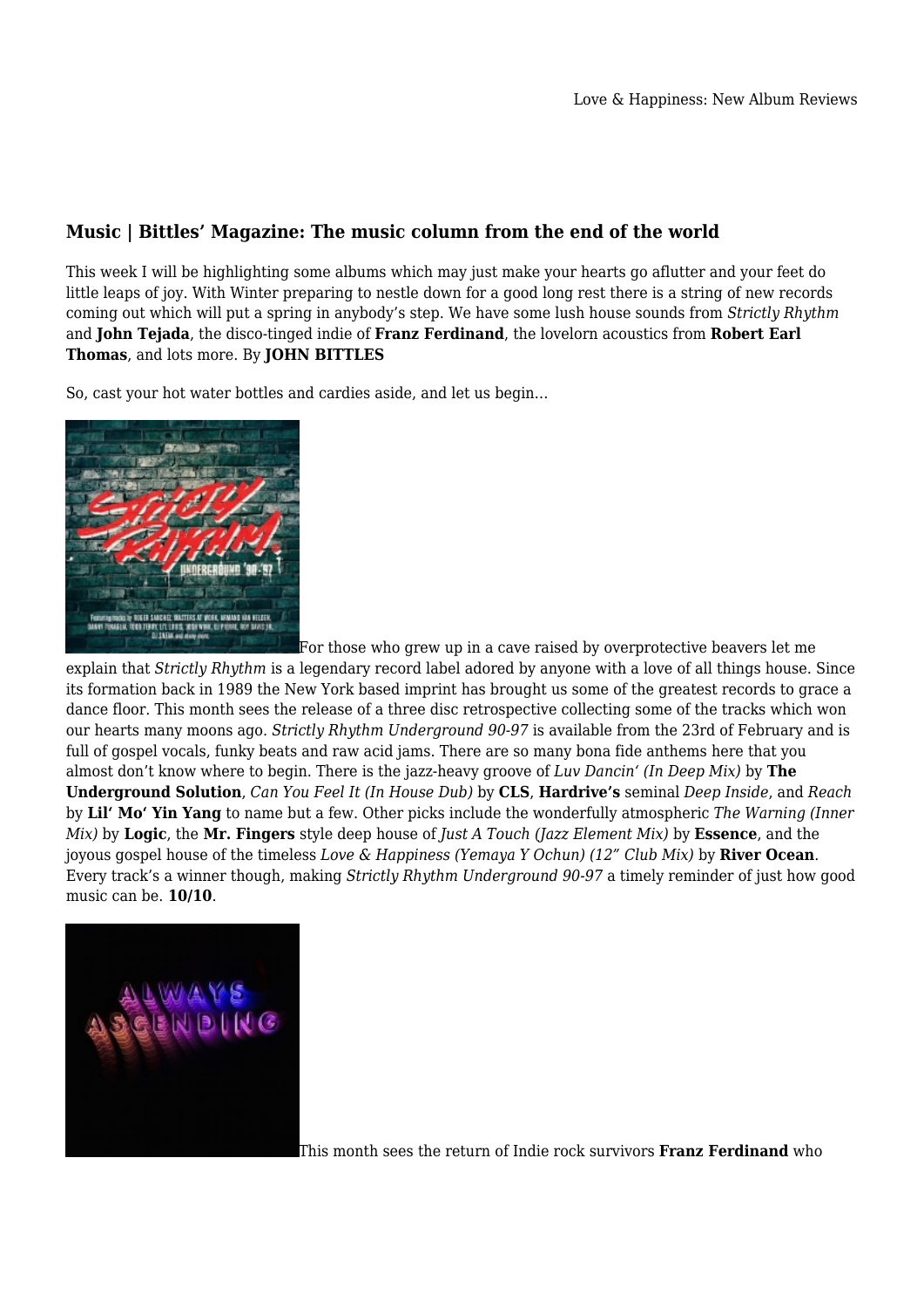employ the production nous of **Philippe Zdar** of **Cassius** fame for their long-awaited new LP. *Always Ascending* should be in all good record shops now and finds the Scottish band in sparkling form. Replacing guitarist **Nick McCarthy** (who left by mutual consent) with **Julian Corrie** seems to have reinvigorated the band after the disappointment of their last LP. While *Right Thoughts, Right Words, Right Action* saw **Alex Kapranos** and co revert to their default settings, *Always Ascending* is full of big choruses, spiky guitars, nonsensical lyrics and disco joy. The title track opens proceedings with a slow patient build before bursting into life with a the catchiest of grooves. From here, *Lazy Boy* is a tongue in cheek ode to sloth, *Finally* will have you gleefully shaking your ass and singing along, while the synth pop fever of *Lois Lane* sounds like **Soft Cell** jamming with **The Libertines**. Recorded in super quick time after months of rehearsals, *Always Ascending* is the sound of a band rejuvenated and full of ideas. **8/10**.

|     |   |   | Q. | 0.        |                                                                                                      |   | 88 O   | 19 Q.     | ×<br>e    |
|-----|---|---|----|-----------|------------------------------------------------------------------------------------------------------|---|--------|-----------|-----------|
| 000 |   |   |    |           | $000$ @ @ $0$                                                                                        |   |        | 80 Q      |           |
|     | . |   |    |           | $\begin{array}{ccccccccccccccccc} \circ & \circ & \circ & \circ & \circ & \circ & \circ \end{array}$ |   |        |           | 88 B      |
| 000 |   |   |    |           | 000000                                                                                               |   |        | 60 O      | $\bullet$ |
|     |   |   |    |           | $00000000000$                                                                                        |   |        |           | 89 B O    |
|     |   |   |    |           | $\circ\circ\circ\circ\circ\bullet\bullet\circ$                                                       |   |        |           | 000       |
| 000 |   |   |    |           | $\circ\circ\circ\circ\circ$                                                                          |   |        | ີ         |           |
| 000 |   |   |    |           |                                                                                                      |   |        | <b>QQ</b> | ۰         |
|     | മ | െ | െ  | <b>CO</b> | ш                                                                                                    | ٠ | $\sim$ |           | െ.        |

**John Tejada** is a veteran of the house music scene, who, over the years, has released a succession of great albums and EPs. After a trio of offerings for *Kompakt* the US producer returns to the Cologne based label for the bleep heavy techno of his 13th LP. Formed of eleven short, dense tracks *Dead Start Program* is full of melodic flourishes, jerky rhythms and angular funk. Opener *Autoseek* is exactly how a reformed **Orbital** would love to sound. Containing echoes of Detroit techno and an underlying air of melancholy, this is the sound of someone who knows how to work the machines. Next up, the **Derrick May** style rhythm track and emotion rich melody on *Detector* recall the optimistic enthusiasm of the early days of acid house. Other gems include the rave-tastic synth pressure of *Hypochondriac*, the gorgeously elastic bass line on *The Looping Generation*, the bleep heavy house of *All At Sea* and the emotion drenched closer *Quipu.* With a similar ethos as **Bicep's** much lauded self titled LP from last year, *Dead Start Program* gazes affectionately to the past to give us a record full of warmth and soul. **8/10**.

**Widowspeak's Robert Earl Thomas** ditches partner **Molly Hamilton** this month to bring us the hazy songcraft and lonesome murmurings of his assured debut solo LP. Out now on *Captured Tracks*, *Another Age* is a record full of self-reflection and heartfelt longing. Harnessing a beguiling sense of yearning the tracks on *Another Age* never scream for attention, perfectly content to sit in the background wooing us over time. The result is an album which is soft, invigorating and with all the richness of a **Raymond Carver** short story.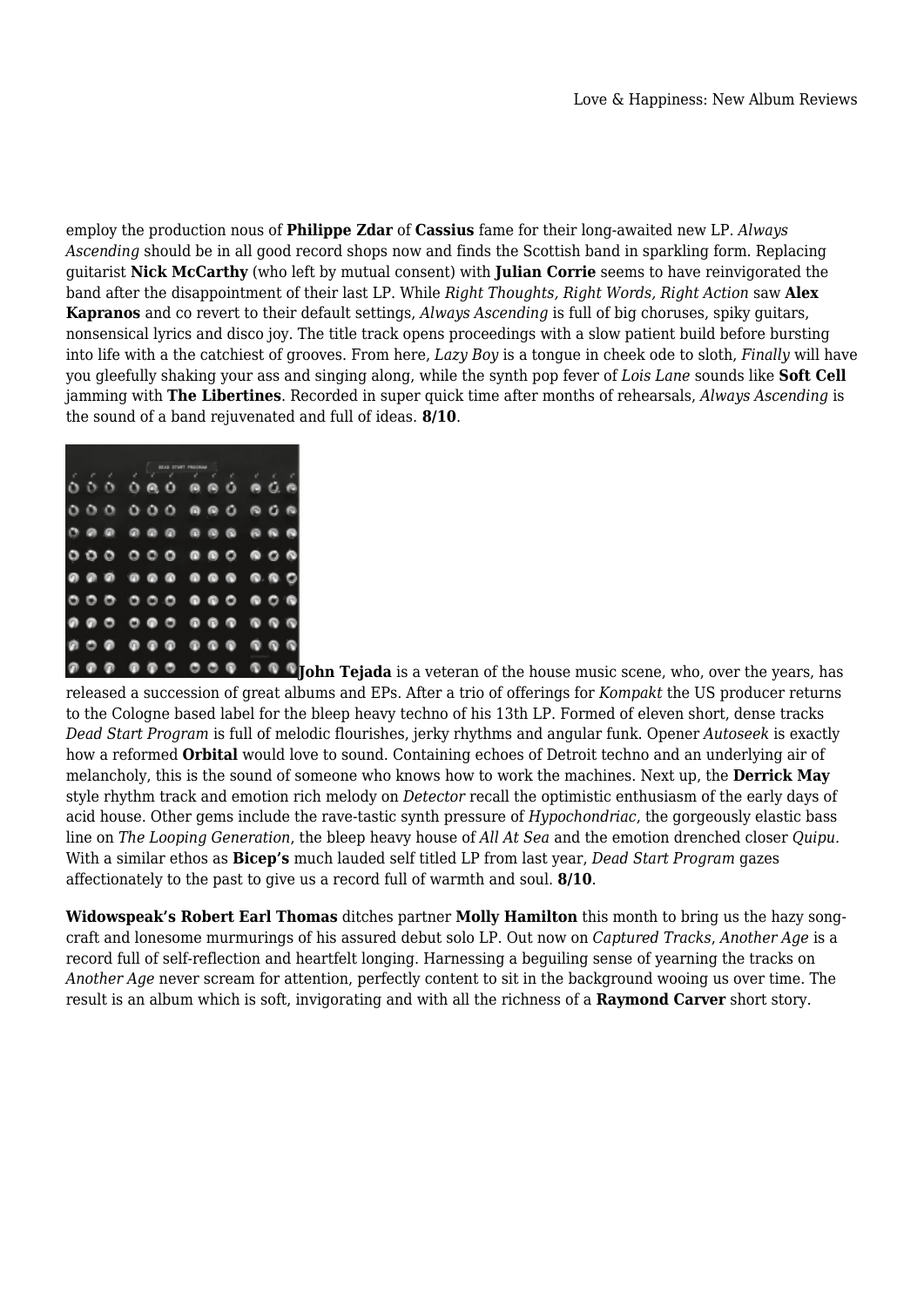

After the widescreen wonder of the title track, *I Remember's* sepia toned whisperings recall the languid rock cool of **Kurt Vile**. From here, *Cryin'* is eight minutes of slow burning indie, the wide-eyed innocence of *Winona Forever* always manages to raise a smile, while *What Am I Gonna Do* envelopes the listener like a heartfelt hug. Whether celebrating the joys of love, or picking over the wreckage when it's gone, *Another Age* is a record which reflects on the simple things in life. Believe me when I tell you this is no bad thing. **8/10**.



This week we'll finish with some low-slung, dirt encrusted house and techno

with the fab *15 Years Of The Bunker* comp. The album is full of fuck you attitude and finds *The Bunker New York* celebrating a decade and a half of existence with a bumper collection packed with killer grooves. Since forming back in 2003 as a weekly party at *subTonic The Bunker* has grown and developed to become a leading advocate of leftfield jams, bass and beats. Composed of 26 tracks no matter your electronic music taste, there is something for your here. We have the raw hardware roar of **Mike Servito & Justin Cudmore** and **Ectomorph**, the mid-paced grooves of **Neel** and **Gunnar Haslam**, the drone heavy dirge of **Coward**, the twisted acid of **Jason Loveland** and **Function** and tons more. While you will probably never find yourself listening to this from beginning to end, *15 Years Of Bunker* recreates the sound of losing your mind on a dark, sleazy dance floor with aplomb. **8/10**.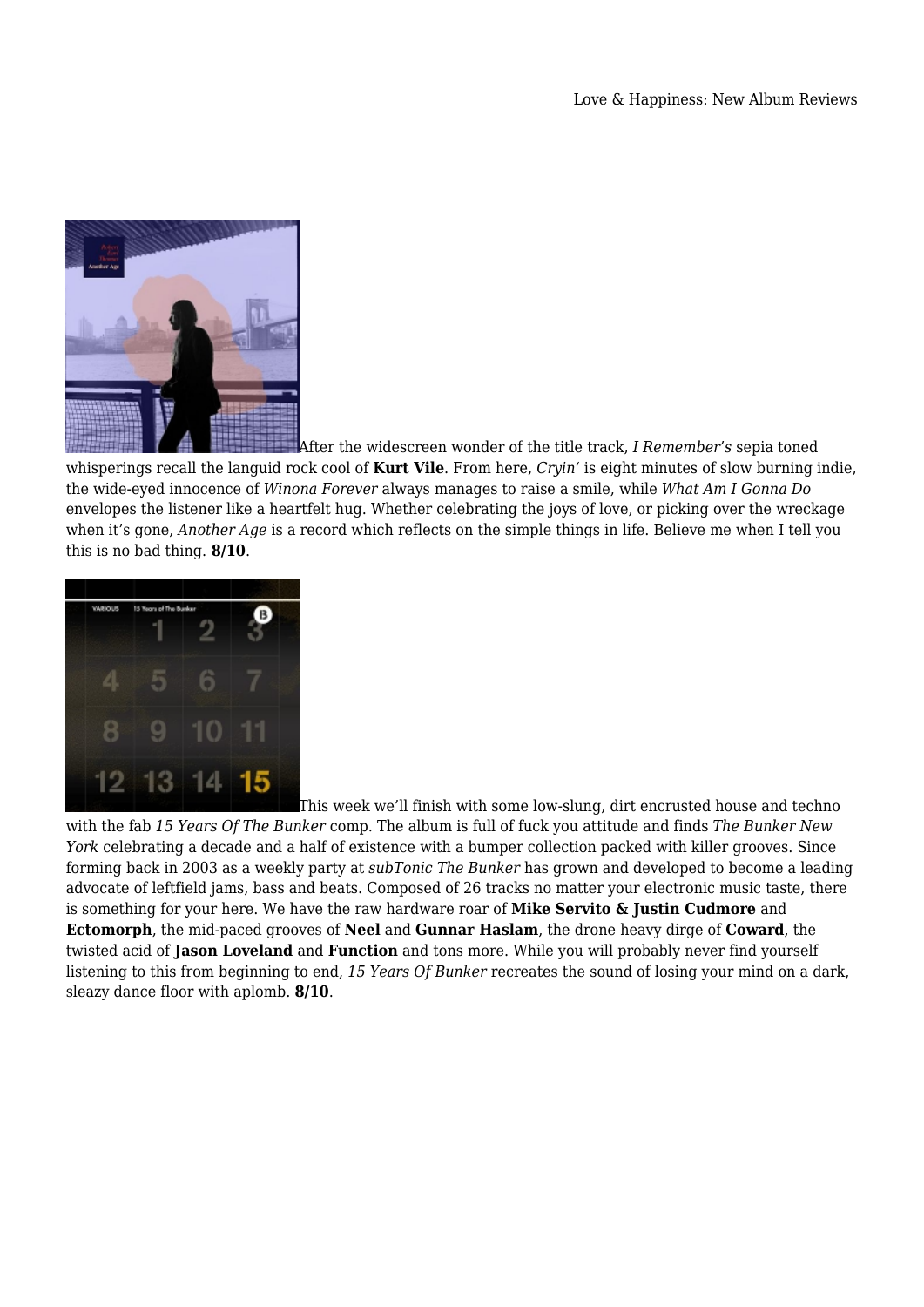

A special mention must also go to: *Through The Dread Waste* by **Capac** – Out

late February on the always excellent *This Is It Forever* imprint this is a spell-binding collection of dark, melancholy soundscapes. Mesmerising and deeply moving, any self-respecting late night dreamer needs this in their life, **9/10**, *Poet's Dream* by **Art Of Life** – The duo of **Oleg Makovskiy** and **Paul Twins** debut on *Kindisch* with a lush nine track LP of melodic house grooves, **8/10,** *Loma* by **Loma** – With an air of longing rarely heard in pop music today this collection of haunted torch songs makes the perfect companion to the those twilight hours, **8/10**, *Tidal River* by **Albrecht La'Brooy** – **Alex Albrecht** and **Sean La'Brooy** melt hearts the world over with a mini album of beautiful sounding ambiance out now on *Apollo*, **8.5/10**, *Last Night All My Dreams Came True* by **Wild Beasts** – Recorded live at the *RAK* studios in London, the band's farewell album captures them in fine, funk-heavy form, **8/10**, *Centrifuge One: New Dance Sound Of Moscow* by **V/A** – Those who like their dance music rough and ready should make a beeline for this beat-packed double 12", **7/10**, and *The City Is My Friend* by **Remember** – Six tracks of haunting beauty from London label *Dream Catalogue,* which conjure a world of images in the mind, **9/10**.



And let's not forget: *The Sky Looks Different Here* by **Paper Dollhouse** –

Late night electronica merges with melancholic melodies and ghostly pop in a beguiling record which you will find yourself returning to time and time again, **9/10**, *Room Inside The World* by **Ought** – The Canadian postpunk band make a welcome return to our stereos this month with the jagged rhythms and jerky guitars of their excellent new LP, **8.5/10**, *Stop Making Fans* by **B.Fleischmann** – *Morr Music* strike gold yet again with a winning album of indie-electronica full of catchy choruses, leftfield flourishes and heart, **8/10**, *Natural Resource* by **Niko Marks** – A collection of slamming house and techno tunes beamed straight from Detroit, **7.5/10**, *The Sun Has No Money* by **Le Millipede** – Light and playful electronica recorded using real instruments, **7.5/10**, *A Body* by **Borusiade** – *Cómeme* start 2018 in fine style with an album of heady techno and trippy electronica which is like an aural massage for the mind, **7/10**, and *Wankelmoods Vol. 3* by **V/A** – Berlin native **Wankelmoods** compiles tracks by **Gerd Janson & Shan**, **Zoo Brazil**, **Animal Trainer**, **Joe**